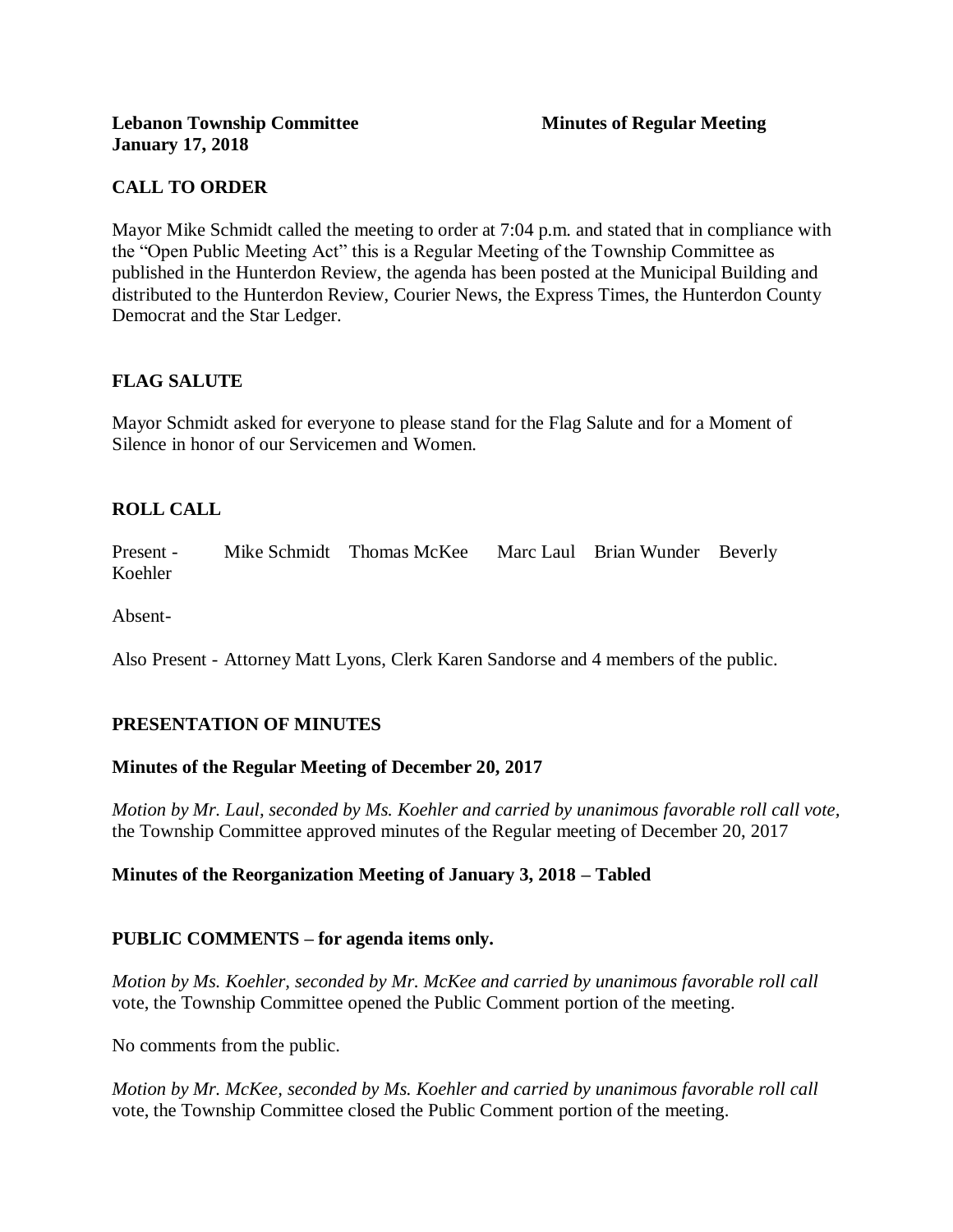LTCM 01/17/2018 Page 2 of 7

#### **RESOLUTIONS**

#### **Resolution No. 21-2018 Redemption of Tax Sale Certificate**

*Motion by Ms. Koehler, seconded by Mr. Laul and carried by unanimous favorable roll call vote,* the Township Committee approved Resolution No. 21-2018 as written below.

# TOWNSHIP OF LEBANON COUNTY OF HUNTERDON STATE OF NEW JERSEY RESOLUTION NO. 21-2018 REDEMPTION OF TAX SALE CERTIFICATE

WHEREAS the Tax Collector did sell a Tax Sale Certificate #201604 on October 14<sup>th</sup> 2016 to MTAG Cust for Empire VIII NJ Portfolio and,

WHEREAS the amount of \$14,011.70 has been collected from Title Lines for the owner of this property, known as Block 40 Lot 22, 38 Sliker Road, Lebanon Township for the redemption of Tax Sale Certificate #201604,

THEREFORE BE IT RESOLVED that the Treasurer be authorized to prepare and the Mayor, Treasurer and Clerk be authorized to sign a check in the amount of \$14,011.70 to MTAG Cust for Empire VIII NJ Portfolio for this redemption, and that this check be mailed to:

> Empire VIII New Jersey Portfolio LLC PO Box 2208 Hicksville NY 11802

# **OLD BUSINESS**

#### **Bid for Recontouring of Mechanic's Bay Floor**

One bid was received for the recontouring of the Mechanic's bay floor at the DPW Garage. TNT Construction Group, LLC submitted a bid for \$68,000, which is well above the anticipated cost for the project.

*Motion by Mr. McKee, seconded by Mr. Wunder and carried by unanimous favorable roll call*  vote, the Township Committee rejected the one bid received for the Recontouring of the Mechanic's Bay Floor due to the bid exceeding the anticipated budget threshold**.** 

The project will be reviewed, and future options will be considered.

#### **Fair Share Housing Settlement**

Mayor Schmidt stated that additional legal work will be required to finalize the Fair Share Housing settlement. An ordinance and resolutions will need to be prepared. Attorney Lyons informed the Committee that the ordinance will include work with the Planner and the Court, as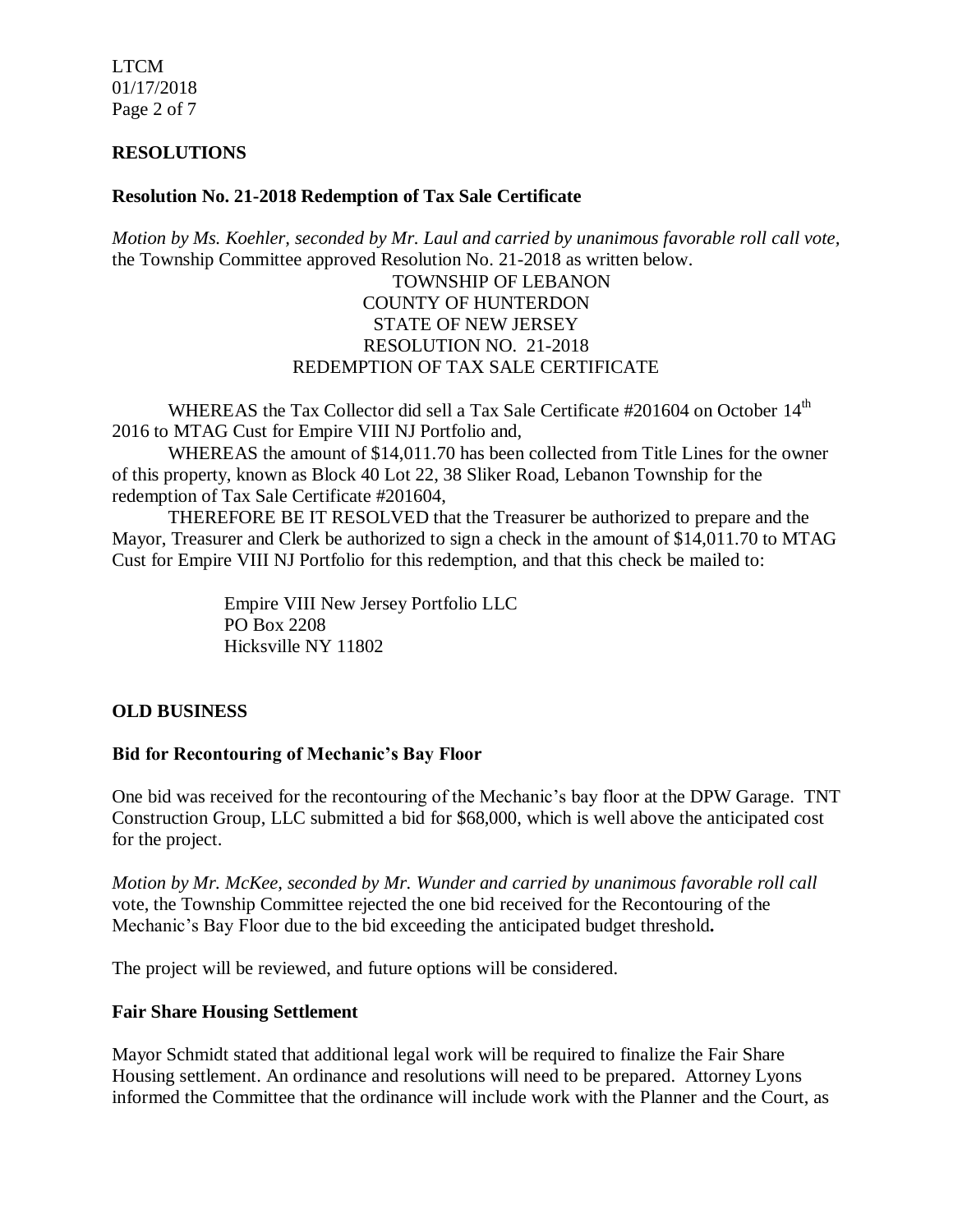LTCM 01/17/2018 Page 3 of 7

well as overlays. It will be more complex work, therefore, will fall outside of the annual retainer. Attorney Lyons said that the resolutions are informal, so they will fall within the retainer. Attorney Lyons estimated that 6 hours, in total, will be needed to prepare the ordinance. If the work exceeds 6 hours, Attorney Lyons will report back to the Committee.

*Motion by Ms. Koehler, seconded by Mr. Laul and carried by unanimous favorable roll call vote,*  the Township Committee approved up to, and not to exceed, 6 hours of work to complete the ordinance, with the understanding that the ancillary resolutions will fall within the agreed upon retainer.

# **NEW BUSINESS**

### **2017 Police Blotter**

Chief Gale provided the Committee with an overview of the Police Departments' statistics for the 2017 year.

### **Board of Health Vacancy**

Mayor Schmidt provided the Committee with a proposed notice to be placed on the webpage, in the newsletter and sent to the schools. The purpose of the notice is to search for an individual, with a professional medical background, to sit on the Board of Health.

*Motion by Mr. Laul, seconded by Mr. McKee and carried by unanimous favorable roll call vote,*  the Township Committee approved the language in the notice.

# **Approve Junk Yard Application – Burd Salvage**

*Motion by Mr. Wunder, seconded by Mr. McKee and carried by unanimous favorable roll call*  vote*,* the Township Committee approved a Junk Yard Application for Burd Salvage.

# **Approve Junk Yard Application – A.S. Milkowski & Sons**

*Motion by Mr. Wunder, seconded by Ms. Koehler and carried by unanimous favorable roll call*  vote*,* the Township Committee approved a Junkyard Application for A.S. Milkowski & Sons.

#### **Musconetcong Watershed Association Membership**

*Motion by Ms. Koehler, seconded by Mr. Laul and carried by unanimous favorable roll call vote,*  the Township Committee approved the Musconetcong Watershed Association Membership, at a cost of \$250.00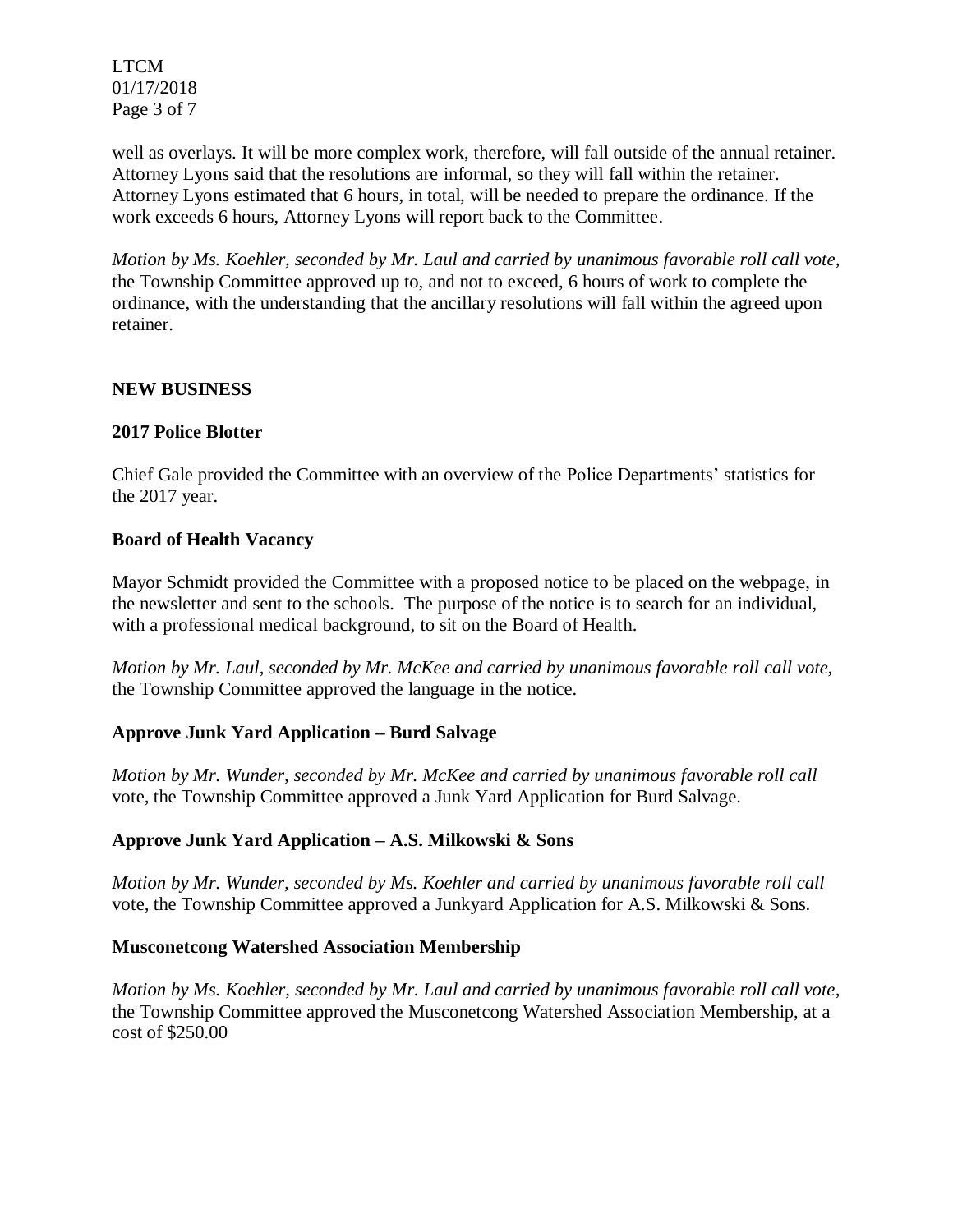LTCM 01/17/2018 Page 4 of 7

#### **Schedule Budget Meetings**

*Motion by Mr. McKee, seconded by Mr. Laul and carried by unanimous favorable roll call vote,*  the Township Committee scheduled budget meetings to be held on Thursday, March 8, 2018 at 6:00 p.m., Thursday, March 15, 2018 at 6:00 p.m., Thursday, March 22, 2018 at 6:00 p.m.

### **Township Volunteer Event**

Mr. McKee and Ms. Koehler volunteered to organize the annual volunteer event. Mayor Schmidt appointed Mr. McKee as event coordinator with Ms. Koehler being co-chair.

Mr. McKee informed the Committee that in the past the volunteer event was a dinner party; however, in the recent past a picnic has been held. Mr. McKee said that he would like to ask the volunteers if they would prefer a dinner dance or a picnic. Discussion was held on possible venues for a dinner dance.

# **Library Committee Request for Appointment**

*Motion by Ms. Koehler, seconded by Mr. Laul and carried by unanimous favorable roll call vote,*  the Township Committee endorsed the Mayor's appointment of Dawn Peterman to the Library Committee.

#### **Fire Department**

Mr. Laul stated that the heating unit duct work, in the attic of Station 3, is not insulated. He would like to obtain quotes for having the duct work insulated. The Committee agreed for Mr. Laul's recommendation to obtain quotes.

#### **PRESENTATION OF VOUCHERS**

Committee Members provided a description of vouchers exceeding \$1000.00.

*Motion by Mr. Laul, seconded by Ms. Koehler, and carried by unanimous favorable roll call*  vote, the Township Committee approved the January 17, 2018 bill list, in amount of \$982,322.70, with the holding of the Ice Carving voucher until the event takes place.

# **CORRESPONDENCE**

- a. Tax Collector's Report for the Month of December 2017
- b. Tax Collector's Annual Report
- c. EOSC November 20, 2017 Meeting Minutes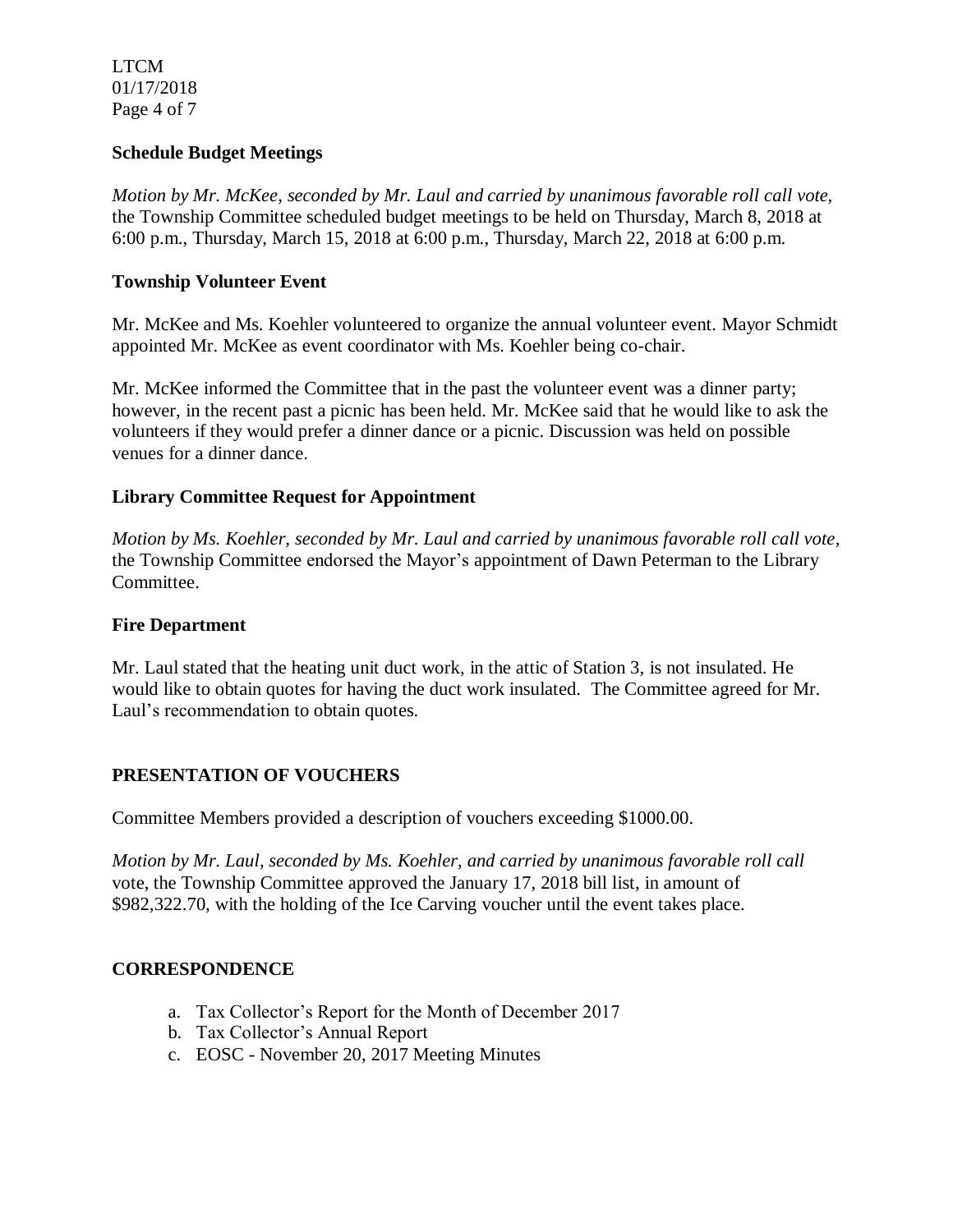LTCM 01/17/2018 Page 5 of 7

### **PUBLIC COMMENTS**

*Motion by Mr. Laul, seconded by Ms. Koehler and carried by unanimous favorable roll call vote,* the Township Committee opened the Public Comment portion of the meeting at 7:42 p.m.

There were no comments from the public.

*Motion by Mr. Laul, seconded by Ms. Koehler and carried by unanimous favorable roll call vote,* the Township Committee closed the public comment portion of the meeting at 7:43 p.m.

#### **Resolution No. 22-2018 –Executive Session**

*Motion by Mr. McKee, seconded by Mr. Laul and carried by unanimous favorable roll call vote,* the Township Committee approved Resolution No. 22-2018 and convened in executive session at 7:44 p.m. The Committee will most likely being taking action when the regular meeting reconvenes.

#### TOWNSHIP OF LEBANON COUNTY OF HUNTERDON STATE OF NEW JERSEY RESOLUTION NO. 22-2018 RESOLUTION AUTHORIZING EXECUTIVE SESSION

WHEREAS, the Open Public Meetings Act; *N.J.S.A.* 10:4-6 *et seq*., declares it to be the public policy of the State to insure the right of citizens to have adequate advance notice of and the right to attend meetings of public bodies at which business affecting the public is discussed or acted upon; and

WHEREAS, the Open Public Meetings Act also recognizes exceptions to the right of the public to attend portions of such meetings; and

 WHEREAS, the Mayor and Committee find it necessary to conduct an executive session closed to the public as permitted by the *N.J.S.A*. 40:4-12; and

 WHEREAS, the Mayor and Committee will reconvene in public session at the conclusion of the executive session;

 NOW, THEREFORE, BE IT RESOLVED by the Mayor and Committee of the Township of

Lebanon, County of Hunterdon, State of New Jersey that they will conduct an executive session to discuss

the following topic(s) as permitted by *N.J.S.A*. 40:4-12:

\_\_\_\_\_\_A matter which Federal Law, State Statute or Rule of Court requires be kept confidential or excluded from discussion in public (Provision relied upon:

\_\_\_\_\_\_\_\_\_\_\_\_\_\_\_\_\_\_\_\_\_\_\_\_\_\_\_\_\_\_\_\_\_\_\_\_\_\_\_\_\_\_\_\_\_\_);

A matter where the release of information would impair a right to receive funds from the federal government;

\_\_\_\_\_\_A matter whose disclosure would constitute an unwarranted invasion of individual privacy;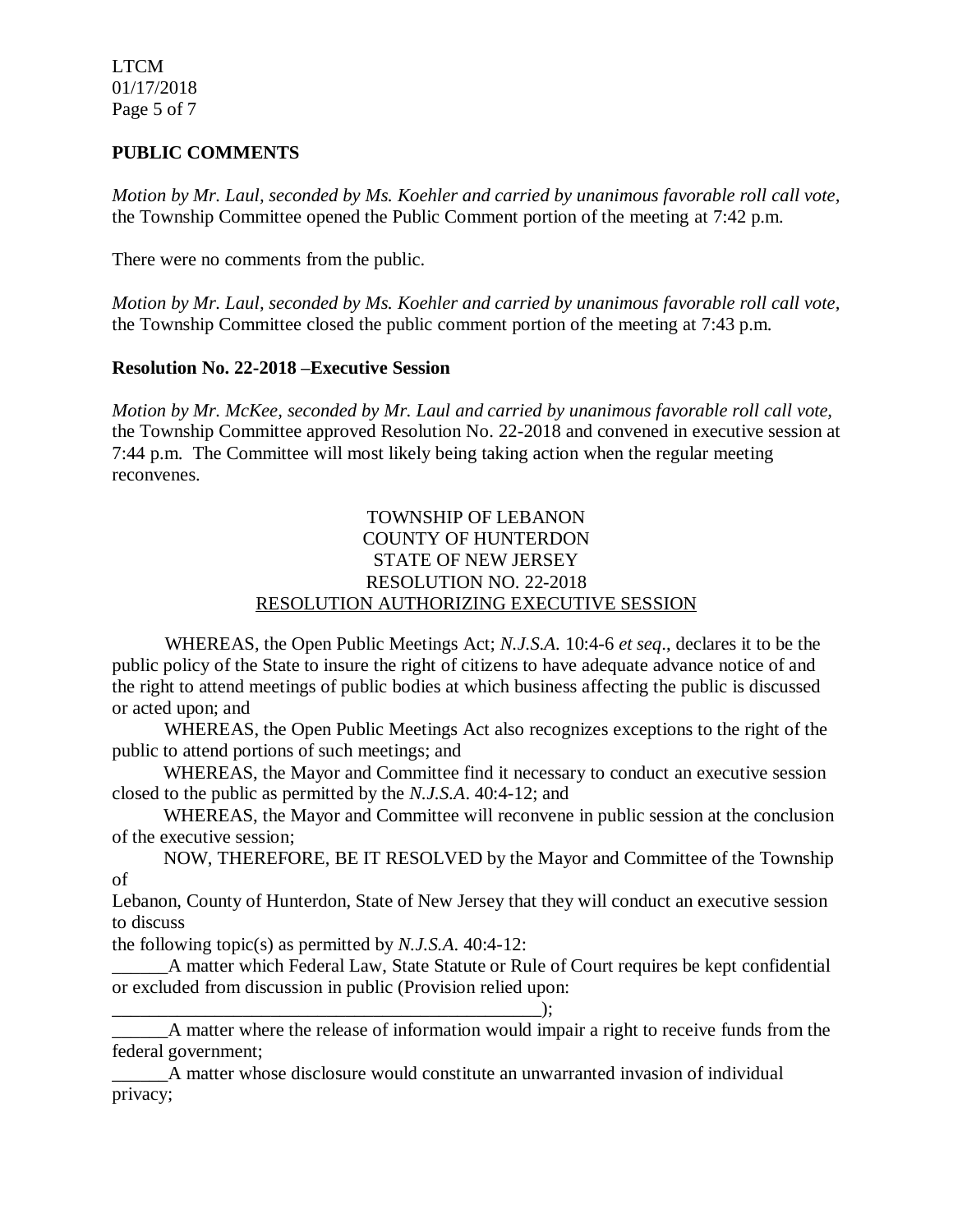$X$  A collective bargaining agreement, or the terms and conditions thereof (Specify contract: \_\_\_\_\_\_\_\_\_\_\_\_\_\_\_\_\_\_\_\_\_\_\_\_\_\_\_\_\_\_\_\_\_\_\_\_\_\_\_\_\_\_\_); **CWA Local 1040**

 A matter involving the purpose, lease or acquisition of real property with public funds, the setting of bank rates or investment of public funds where it could adversely affect the public interest if discussion of such matters were disclosed; Real Estate Acquisitions

Tactics and techniques utilized in protecting the safety and property of the public provided that their disclosure could impair such protection;

\_\_\_\_\_\_Investigations of violations or possible violations of the law;

 X Pending or anticipated litigation or contract negotiation in which the public body is or may become a party; (The general nature of the litigation or contract negotiations is**: Mid-American Salt**

 X Professional Service Contracts, **Municipal Attorney 2018 Contract Addendum Amendment**. The public disclosure of such information at this time would have a potentially negative impact on the municipality's position in the litigation or negotiation; therefore, this information will be withheld until such time as the matter is concluded or the potential for negative impact no longer exists.

 Matters falling within the attorney-client privilege, to the extent that confidentiality is required in order for the attorney to exercise his or her ethical duties as a lawyer; (The general nature of the matter is:

OR the public disclosure of such information at this time would have a potentially negative impact on the municipality's position

with respect to the matter being discussed; therefore this information will be withheld until such time as the matter is concluded or the potential for negative impact no longer exists.*)*;

 X Matters involving the employment, appointment, termination of employment, terms and conditions of employment, evaluation of the performance, promotion or disciplining of any specific prospective or current public officer or employee of the public body, where all individual employees or appointees whose rights could be adversely affected have not requested in writing that the matter(s) be discussed at a public meeting; (The employee(s) and/or general nature of discussion is: Union Contract, **DPW Temporary Employee Position** the public disclosure of such information at this time would violate the employee(s) privacy rights; therefore this information will be withheld until such time as the matter is concluded or the threat to privacy rights no longer exists.;

Deliberation occurring after a public hearing that may result in the imposition of a specific civil penalty or loss of a license or permit;

BE IT FURTHER RESOLVED that the Mayor and Committee hereby declare that their discussion of the subject(s) identified above may be made public at a time when the Township Attorney advises

them that the disclosure of the discussion will not detrimentally affect any right, interest or duty of the Township or any other entity with respect to said discussion.

BE IT FURTHER RESOLVED that the Mayor and Committee, for the reasons set forth above, hereby declare that the public is excluded from the portion of the meeting during which the above discussion shall take place.

# **The public meeting reconvened at 8:51 p.m.**